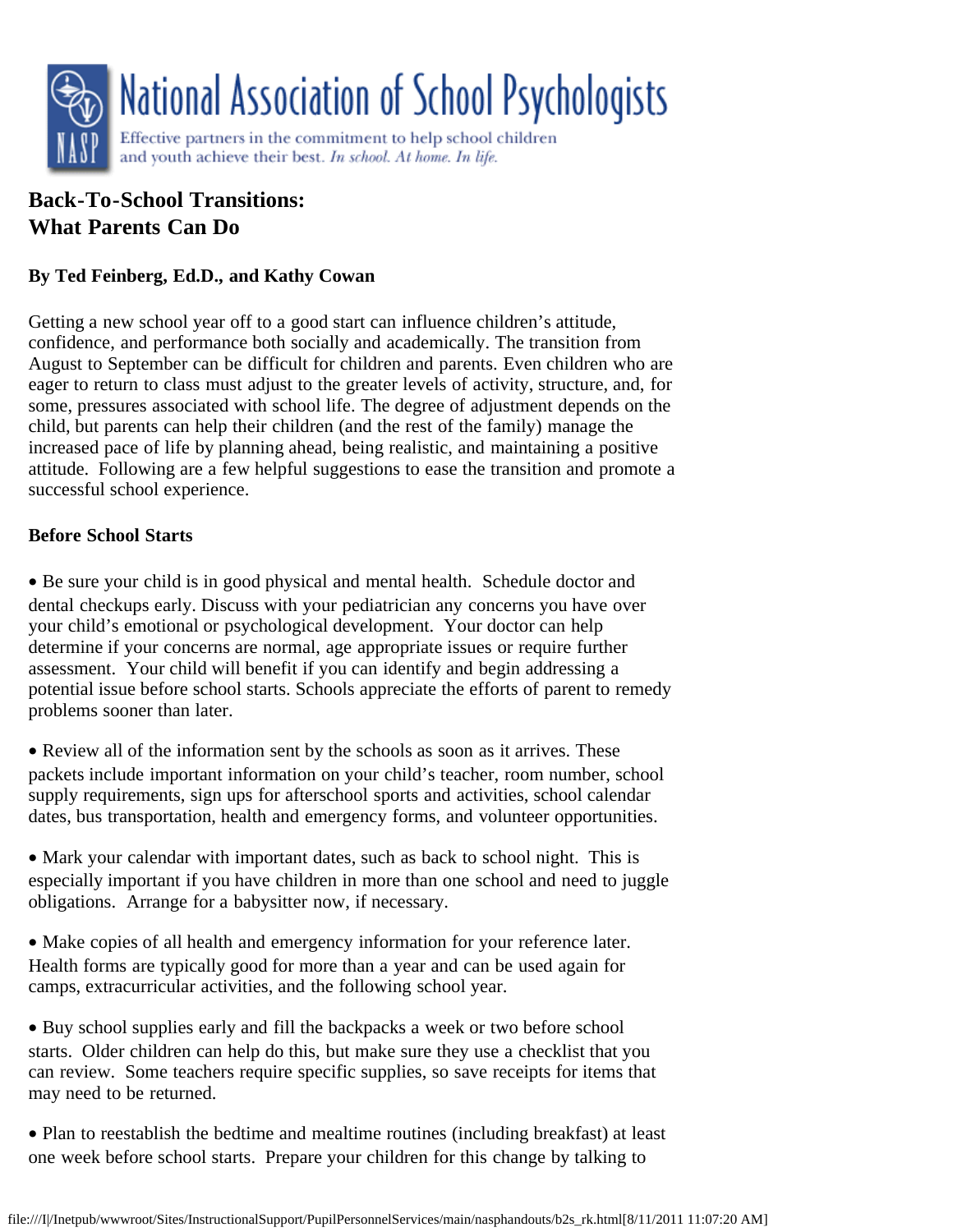them about the benefits of school routines in terms of not becoming overtired or overwhelmed by school work and activities. Include pre-bedtime reading and household chores, if these were suspended during the summer.

· Encourage your children to play quiet games, do puzzles, flash cards, color or read as their early morning activities, instead of watching television. This will help ease them into the learning process and school regime. If possible, maintain this practice throughout the school year. Television is distracting for many children and they will arrive at school better prepared to learn each morning if they have engaged in less passive activities.

• Visit school with your child if they are young or new to the school. Meeting their teacher, locating their classroom, locker, lunchroom, etc., will help ease pre-school anxieties and also allow the child to ask questions about their new environment. Call ahead to make sure the teacher will be available to say "hello" to your child.

· Minimize clothes shopping woes by buying only the essentials. Summer clothes are usually fine during the early fall, but be sure to have at least one pair of sturdy shoes. Check with your school to confirm dress code guidelines. Common concerns include extremely short skirts and shorts, low rise pants, bare midriffs, spaghetti strap or halter tops, exposed undergarments, and clothing that has antisocial messages.

· Designate and clear a place to do homework. Older children should have the option to study in their room or a quiet area of the house. Younger children usually need an area set aside in the family room or kitchen to enable adult monitoring, supervision, and encouragement.

• Select a spot to keep backpacks, lunch boxes etc. as well as a place for your child to put important notices and information sent home for you to see. Explain that emptying their backpack each evening is part of their responsibility, even for young children.

· Freeze a few easy dinners so that meal preparation won't add to household tension during the first week of school.

## **The First Week**

· Clear your own schedule. To the extent possible, postpone business trips, volunteer meetings, extra projects, etc. You want to be free to help your child acclimate to the school routine and overcome the confusion or anxiety that many children experience at the start of a new school year.

· Make lunches the night before school. Older children should help or make their own. Give them the option to buy lunch in school if they prefer and finances permit.

· Have school-age children set their own alarm clock to get up in the morning. Praise them for prompt response to morning schedules and bus pickups.

· Leave plenty of extra time to get up, eat breakfast, and get to school. For very young children taking the bus, pin to their shirt or backpack an index card with pertinent information, including their teacher's name and bus number, as well as your daytime contact information.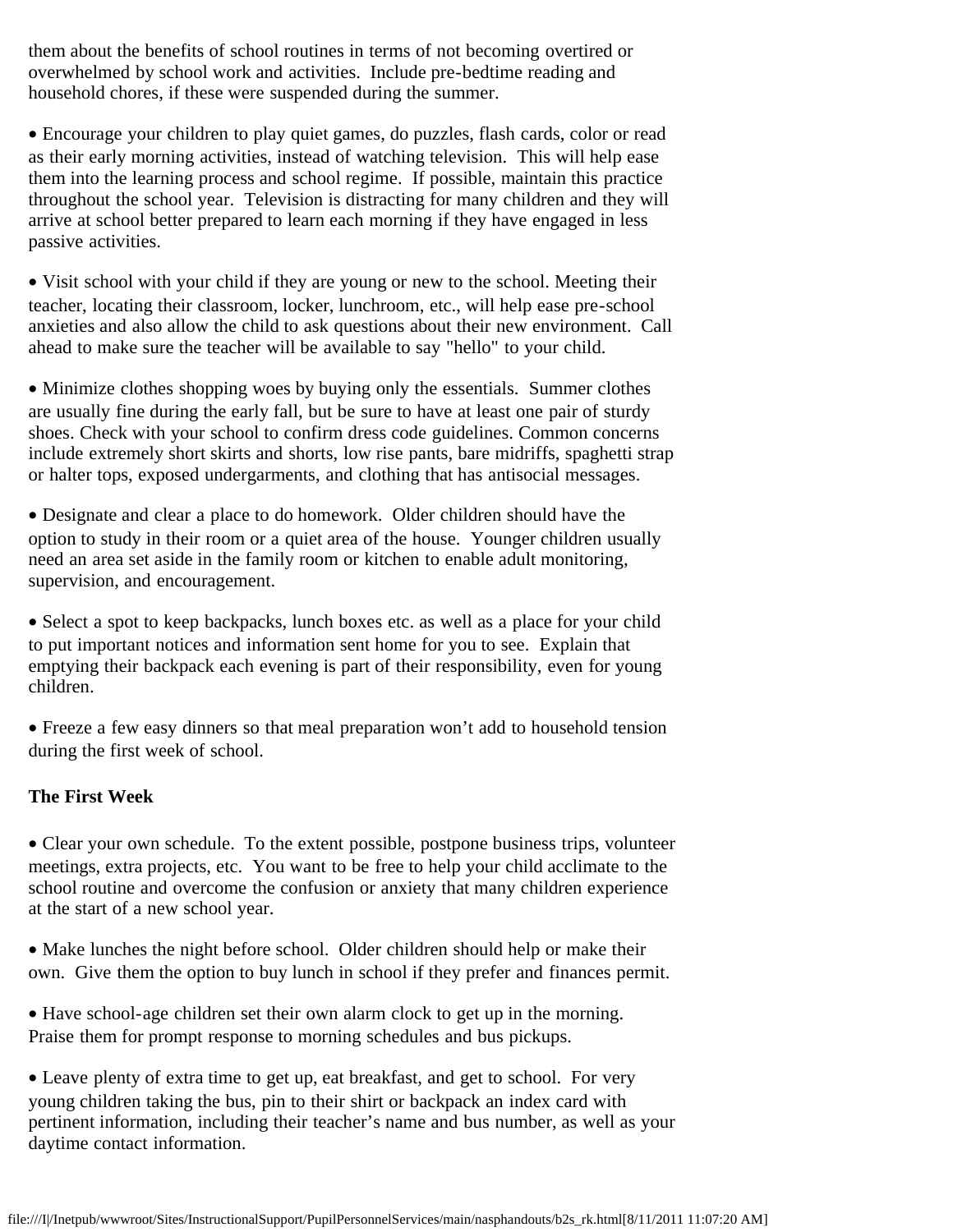· Review with your child what to do if they get home after school and you are not there. Be very specific, particularly with young children. Put a note card in their backpack with the name(s) and number(s) of a neighbor who is home during the day as well as a number where you can be reached. If you have not already done so, have your child meet their neighbor contacts to reaffirm their backup support personally.

· Review your child's schoolbooks with them and talk about what they will be learning during the year. Share your enthusiasm for subject matters and their ability to master the content. Reinforce the natural progression of the learning process that occurs over the school year. Learning skills take time and repetition. Encourage your child to be patient, attentive, and positive.

· Send a brief note to your child's teacher letting them know that you are interested in getting regular feedback on how and what your child is doing in school. Be sure to attend back to school night and introduce yourself to the teacher. Find out how they like to communicate with parents, e.g. through notes, e-mail, or phone calls. Convey a sincere desire to be a partner with your child's teacher to enhance their learning experience.

· Familiarize yourself with the other professionals in the building or district who can be a resource for your child. Learn their roles and how best to access their help if you need them. This can include the principal and front office personnel; school psychologist, counselor, and social worker; the reading specialist, speech therapist, and school nurse; and the after school activities coordinator.

#### **Overcoming Anxiety**

· If your child is anxious about school, send personal "love" notes in their lunch box or book bag. Reinforce their ability to cope. Children absorb their parent's anxiety, so model optimism and confidence for your child. Let him know that it is natural to be a little nervous anytime you start something new but that they will be just fine once they become familiar with their classmates, teacher, and school routine.

· Don't over-react if the first few days are a little rough. Young children in particular may experience separation anxiety or shyness initially but teachers are trained to help them adjust. If you drop them off, don't linger. Reassure them that you love them, will think of them during the day, and will be back. Remain calm and positive.

· Acknowledge anxiety over a bad experience the previous year. Children who had a difficult time academically or socially, or were teased or bullied may be more fearful or reluctant to return to school. If you have not yet done so, share your child's concern with the school and confirm that the problem has been addressed. Reassure your child that the problem will not occur again in the new school year, and that you and the school are working together to prevent further issues. Reinforce your child's ability to cope. Give them a few strategies to manage a difficult situation on their own, but encourage them to tell you or their teacher if the problem persists. Maintain open lines of communications with the school.

· Arrange play dates or get-togethers with some of your child's classmates before school starts and during the first weeks of schools to help your child reestablish positive social relationships with their peers.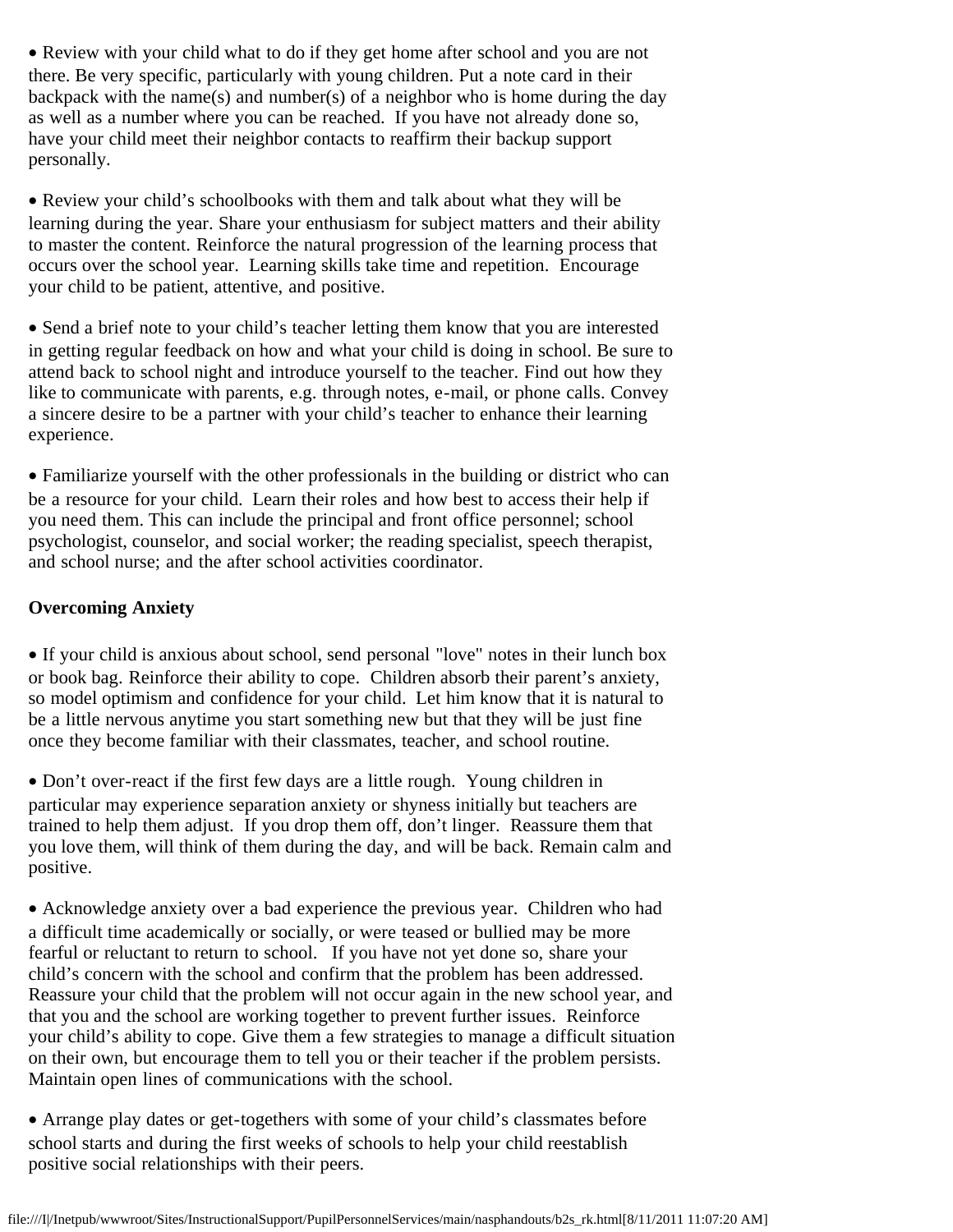· If possible, plan to volunteer in the classroom at least periodically throughout the year. Doing so helps your child understand that their school and family life are linked and that you care about their learning experience. Being in the classroom is also a good way to develop a relationship with your child's teacher and classmates, and to get firsthand exposure to their classroom environment and routine. Most teachers welcome even occasional parent help, if you cannot volunteer regularly.

### **Extra Curricular Activities**

· Go for quality, not quantity. Your child will benefit most from one or two activities that are fun, reinforce their social development, and teach new skills. Too much scheduled time can be stressful, especially for young children, and may make it harder to concentrate on schoolwork.

· Consider your family schedule and personal energy level. Multiple activities per child may be too much to manage, particularly if they have overlapping times, disparate locations, require your attendance, and/or disrupt the dinner hour.

· Select activities where you have someone with whom you can carpool. Even if you are available to drive most days, you will need backup sometimes. Choosing activities that occur on-site after school will also minimize driving.

· Find out from the school or teacher which days will be heavy homework or test study days and schedule extracurricular activities accordingly.

· If your child doesn't want to participate in regular, organized extracurricular activities, you may want to consider other options to help build interests and social skills. For example, check out the local library for monthly reading programs, find out if your local recreation or community center offers drop-in activities, or talk to other parents and schedule regular play dates with their children.

These recommendations can contribute to a positive and productive school experience for most children. Some children may exhibit more extreme opposition to or fear of school or may be coping with more specific learning or psychological difficulties. If your child demonstrates problems that seem extreme in nature or go on for an extended period, you may want to contact the school to set up an appointment to meet with your child's teacher and school psychologist. They may be able to offer direct or indirect support that will help identify and reduce the presenting problem. They may also suggest other resources within the school and the community to help you address the situation.

While children can display a wide variety of behaviors, it is generally wise not to over interpret them. More often than not, time and a few intervention strategies will remedy the problem. Most children are wonderfully resilient and with your support and encouragement will thrive throughout their school experience.

### **For further information on issues related to the learning and development of children and youth, contact the National Association of School Psychologists (NASP) at (301) 657-0270 or visit** *[www.nasponline.org](http://www.nasponline.org/).*

*Ted Feinberg is a school psychologist and Assistant Executive Director of NASP. Kathy Cowan is NASP Manager for Marketing and Communications.*